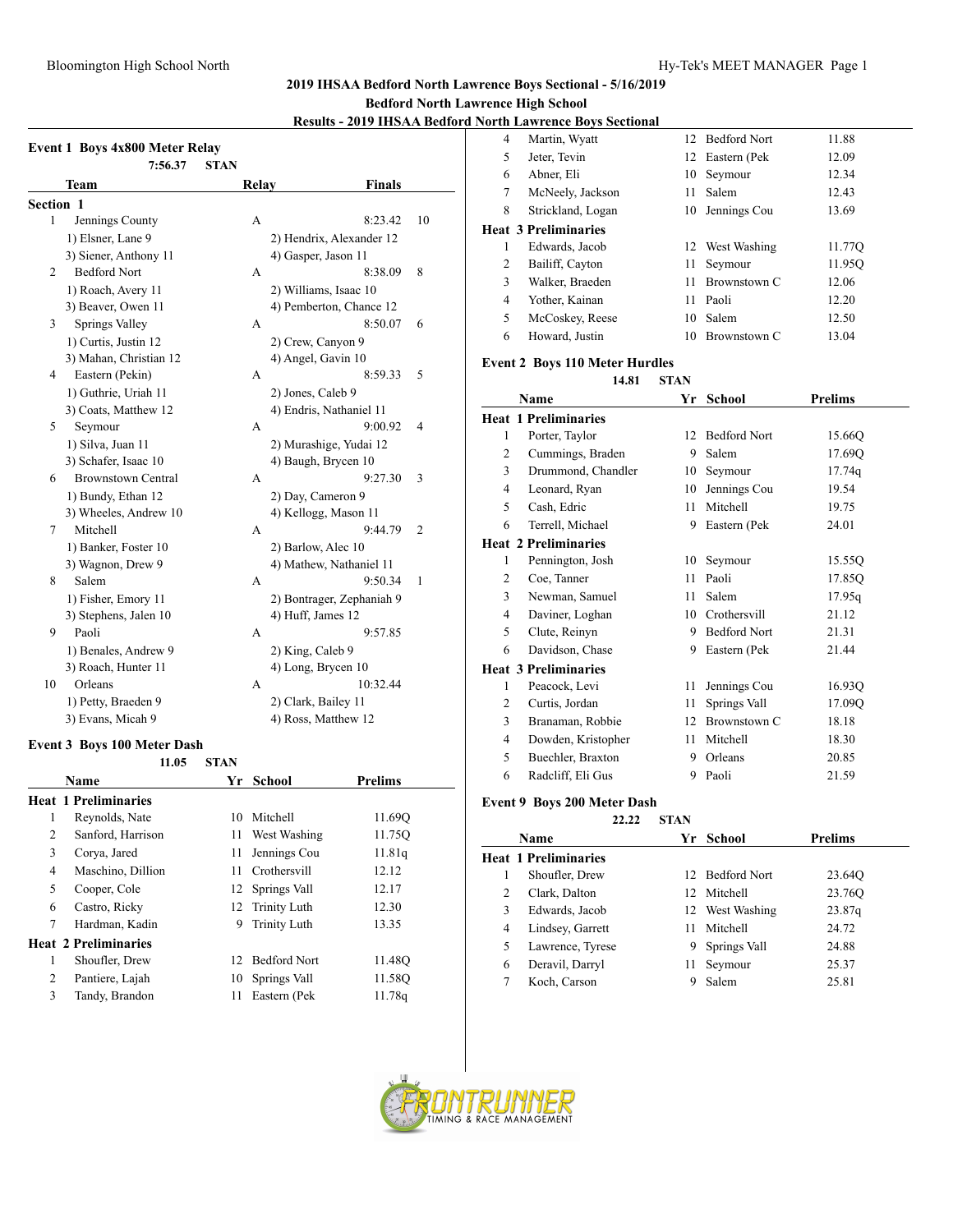#### Bloomington High School North **Hy-Tek's MEET MANAGER** Page 2

## **2019 IHSAA Bedford North Lawrence Boys Sectional - 5/16/2019**

### **Bedford North Lawrence High School**

# **Results - 2019 IHSAA Bedford North Lawrence Boys Sectional**

|   |                             | Heat 2 Preliminaries  (Event 9 Boys 200 Meter Dash) |                     |         |  |
|---|-----------------------------|-----------------------------------------------------|---------------------|---------|--|
|   | <b>Name</b>                 |                                                     | Yr School           | Prelims |  |
|   | <b>Heat 2 Preliminaries</b> |                                                     |                     |         |  |
| 1 | Maschino, Dillion           | 11                                                  | Crothersvill        | 24.24Q  |  |
| 2 | Yother, Kainan              | 11                                                  | Paoli               | 24.63Q  |  |
| 3 | Walker, Braeden             | 11                                                  | Brownstown C        | 24.65q  |  |
| 4 | Benales, Andrew             | 9                                                   | Paoli               | 26.29   |  |
| 5 | Stalker, Brandon            | 10                                                  | Orleans             | 26.30   |  |
|   | Castro, Ricky               |                                                     | 12 Trinity Luth     | FS      |  |
|   | <b>Heat 3 Preliminaries</b> |                                                     |                     |         |  |
| 1 | Thompson, Derek             | 11                                                  | Brownstown C        | 23.65Q  |  |
| 2 | Grissom, Landon             | 11                                                  | <b>Bedford Nort</b> | 24.04Q  |  |
| 3 | Cole, Braydon               | 9                                                   | Eastern (Pek        | 25.66   |  |
| 4 | Barradas, Jonny             | 12                                                  | Seymour             | 25.97   |  |
| 5 | Stevens, Bobby              | 10                                                  | West Washing        | 25.99   |  |
| 6 | Barnes, Bryce               | 9                                                   | Jennings Cou        | 27.11   |  |

#### **Event 2 Boys 110 Meter Hurdles**

### **14.81 STAN**

| <b>Name</b> |                         |     | Yr School       | Finals |                |
|-------------|-------------------------|-----|-----------------|--------|----------------|
|             | <b>Section 1 Finals</b> |     |                 |        |                |
| 1           | Porter, Taylor          | 12. | Bedford Nort    | 15.40  | 10             |
| 2           | Pennington, Josh        | 10  | Seymour         | 15.67  | 8              |
| 3           | Curtis, Jordan          | 11  | Springs Vall    | 16.52  | 6              |
| 4           | Peacock, Levi           |     | 11 Jennings Cou | 17.14  | 5              |
| 5           | Cummings, Braden        | 9   | Salem           | 17.44  | $\overline{4}$ |
| 6           | Drummond, Chandler      | 10  | Seymour         | 17.89  | 3              |
| 7           | Coe, Tanner             | 11  | Paoli           | 18.12  | $\mathcal{D}$  |
| 8           | Newman, Samuel          | 11  | Salem           | 19.22  |                |

#### **Event 3 Boys 100 Meter Dash**

#### **11.05 STAN**

|   | <b>Name</b>             |    | Yr School       | <b>Finals</b> |                |
|---|-------------------------|----|-----------------|---------------|----------------|
|   | <b>Section 1 Finals</b> |    |                 |               |                |
| 1 | Reynolds, Nate          | 10 | Mitchell        | 11.29         | 10             |
| 2 | Shoufler, Drew          |    | 12 Bedford Nort | 11.52         | 8              |
| 3 | Pantiere, Lajah         | 10 | Springs Vall    | 11.65         | 6              |
| 4 | Bailiff, Cayton         | 11 | Seymour         | 11.66         | -5             |
| 5 | Sanford, Harrison       | 11 | West Washing    | 11.74         | $\overline{4}$ |
| 6 | Tandy, Brandon          | 11 | Eastern (Pek    | 11.75         | 3              |
| 7 | Edwards, Jacob          | 12 | West Washing    | 11.80         | $\overline{2}$ |
| 8 | Corya, Jared            | 11 | Jennings Cou    | 11.89         |                |

#### **Event 4 Boys 1600 Meter Run**

|           | 4:17.75        | <b>STAN</b> |                     |               |    |
|-----------|----------------|-------------|---------------------|---------------|----|
|           | Name           |             | Yr School           | <b>Finals</b> |    |
| Section 1 |                |             |                     |               |    |
|           | Leak, Carter   | 11.         | Jennings Cou        | 4:32.25       | 10 |
|           | Holmes, Cooper |             | <b>Bedford Nort</b> | 4:32.54       | 8  |
|           | Elsner, Lane   | 9           | Jennings Cou        | 4:34.08       | 6  |
| 4         | Guthrie, Uriah | 11          | Eastern (Pek        | 4:35.18       | 5  |
|           | Huff. James    |             | Salem               | 4:58.17       | 4  |
|           |                |             |                     |               |    |

|    | л ні бамгенсе dovs decuonai |    |                     |         |                |
|----|-----------------------------|----|---------------------|---------|----------------|
| 6  | Rose, David                 | 10 | Crothersvill        | 4:58.29 | 3              |
| 7  | Sons, Colton                | 9  | <b>Bedford Nort</b> | 4:59.78 | $\overline{2}$ |
| 8  | Kleber, Brandon             | 10 | Seymour             | 5:01.13 | 1              |
| 9  | Proffer, Michael            | 9  | Seymour             | 5:01.50 |                |
| 10 | Ross, Matthew               | 12 | Orleans             | 5:01.70 |                |
| 11 | Crew, Canyon                | 9  | Springs Vall        | 5:04.00 |                |
| 12 | Kellogg, Mason              | 11 | Brownstown C        | 5:06.29 |                |
| 13 | Fisher, Emory               | 11 | Salem               | 5:07.82 |                |
| 14 | Smith, David                | 9  | Eastern (Pek        | 5:11.33 |                |
| 15 | Barlow, Alec                | 10 | Mitchell            | 5:18.81 |                |
| 16 | Peters, Jordan              | 11 | Trinity Luth        | 5:18.97 |                |
| 17 | Schepman, Sam               | 9  | Trinity Luth        | 5:35.16 |                |
| 18 | Slaten, Lucas               | 9  | Mitchell            | 5:38.15 |                |
| 19 | Dean, Trapper               | 9  | Brownstown C        | 5:43.98 |                |
| 20 | Jones, Caleb                | 9  | Paoli               | 5:45.12 |                |
| 21 | Munar, Miguel               | 10 | Crothersvill        | 6:07.85 |                |
| 22 | Griffith, Shevan            | 10 | West Washing        | 6:37.76 |                |
| 23 | Moore, Barry                | 10 | West Washing        | 6:47.40 |                |
|    |                             |    |                     |         |                |

## **Event 5 Boys 4x100 Meter Relay**

|           | 42.59                     | <b>STAN</b>    |                         |                |
|-----------|---------------------------|----------------|-------------------------|----------------|
|           | Team                      | Relay          | <b>Finals</b>           |                |
| Section 1 |                           |                |                         |                |
| 1         | Trinity Lutheran          | $\overline{A}$ | 48.49                   | 3              |
|           | 1) Baumgartel, Micah 9    |                | 2) Hardman, Kadin 9     |                |
|           | 3) Baumgartel, Kaleb 11   |                | 4) Castro, Ricky 12     |                |
| 2         | Crothersville             | А              | 50.02                   | $\overline{2}$ |
|           | 1) Hunt, Zerik 9          |                | 2) Daviner, Loghan 10   |                |
|           | 3) Helt, Zach 9           |                | 4) Maschino, Dillion 11 |                |
| Section 2 |                           |                |                         |                |
| 1         | Mitchell                  | A              | 45.04                   | 8              |
|           | 1) Lee, Trevin 10         |                | 2) Reynolds, Nate 10    |                |
|           | 3) Lindsey, Garrett 11    |                | 4) Clark, Dalton 12     |                |
| 2         | <b>Bedford Nort</b>       | А              | 43.88                   | 10             |
|           | 1) Deckard, Jamey 12      |                | 2) Shoufler, Drew 12    |                |
|           | 3) Grissom, Landon 11     |                | 4) Martin, Wyatt 12     |                |
|           | Seymour                   | А              | DO                      |                |
|           | 1) Pennington, Josh 10    |                | 2) Bailiff, Cayton 11   |                |
|           | 3) Abner, Eli 10          |                | 4) Schroeder, Drew 10   |                |
|           | <b>Springs Valley</b>     | А              | DO                      |                |
|           | 1) Tutt, Lashawn 11       |                | 2) Cooper, Cole 12      |                |
|           | 3) Grimes, Conner 9       |                | 4) Pantiere, Lajah 10   |                |
|           | <b>Brownstown Central</b> | A              | 45.67                   | 6              |
|           | 1) Bollinger, Caleb 12    |                | 2) Walker, Braeden 11   |                |
|           | 3) Wilson, Brandon 11     |                | 4) Thompson, Derek 11   |                |
|           | West Washington           | A              | 45.98                   | 5              |
|           | 1) Edwards, Jacob 12      |                | 2) Farmer, Chase 11     |                |
|           | 3) Bowsman, Holden 10     |                | 4) Sanford, Harrison 11 |                |
|           | Jennings County           | А              | 48.02                   | 4              |
|           | 1) Peacock, Levi 11       |                | 2) Carney, Dylan 12     |                |
|           | 3) Barnes, Bryce 9        |                | 4) Corya, Jared 11      |                |

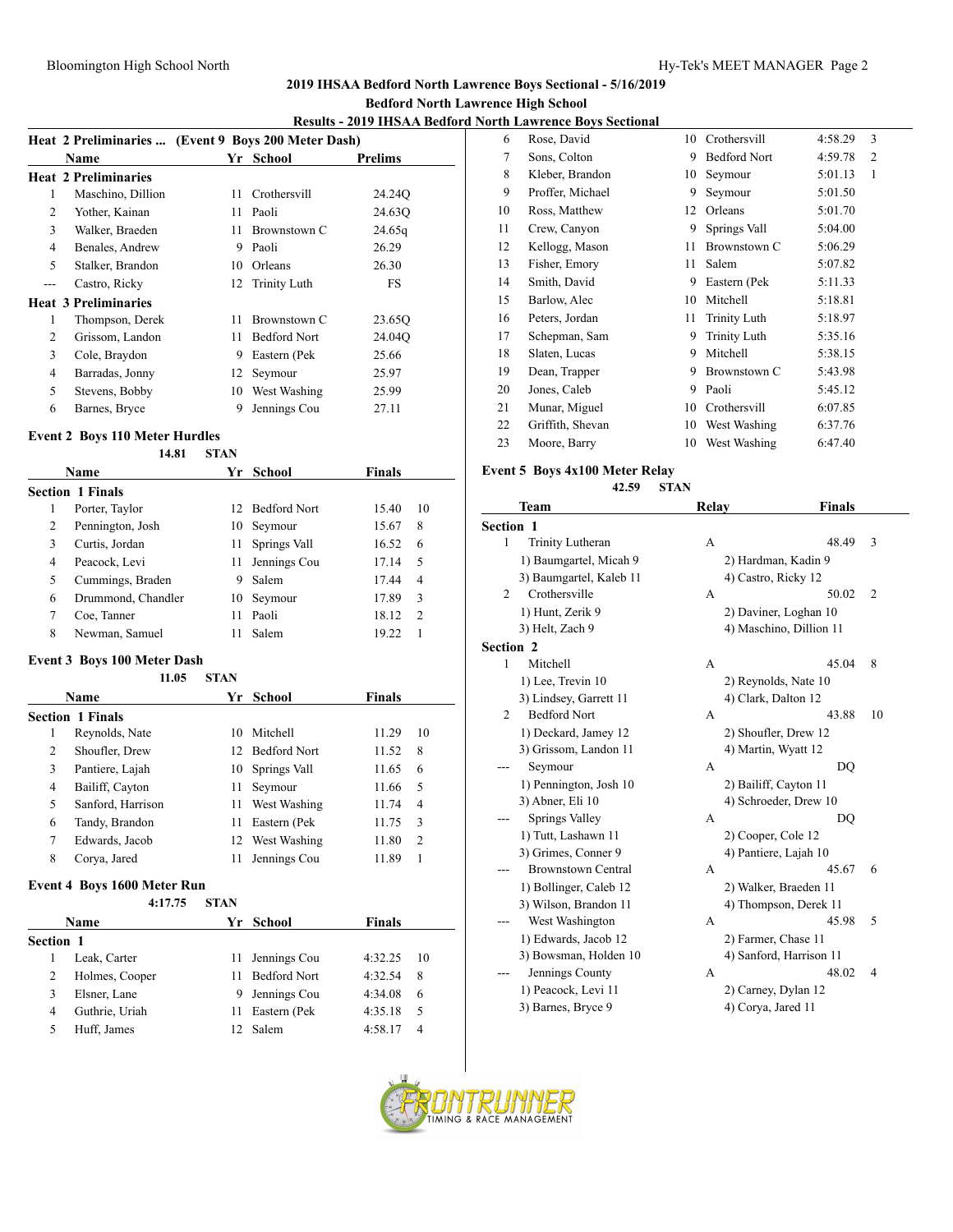#### Bloomington High School North **Hy-Tek's MEET MANAGER** Page 3

#### **2019 IHSAA Bedford North Lawrence Boys Sectional - 5/16/2019**

## **Bedford North Lawrence High School**

# **Results - 2019 IHSAA Bedford North Lawrence Boys Sectional**

|                | 49.49              | <b>STAN</b> |                     |               |                |
|----------------|--------------------|-------------|---------------------|---------------|----------------|
|                | Name               | Yr          | School              | <b>Finals</b> |                |
| Section 1      |                    |             |                     |               |                |
| 1              | Hunt, Zerik        | 9           | Crothersvill        | 56.79         |                |
| 2              | King, Caleb        | 9           | Paoli               | 59.18         |                |
| 3              | Hardman, Kadin     | 9           | <b>Trinity Luth</b> | 59.74         |                |
| $\overline{4}$ | Stalker, Brandon   | 10          | Orleans             | 1:00.78       |                |
| 5              | Dowden, Kristopher | 11          | Mitchell            | 1:01.14       |                |
| Section 2      |                    |             |                     |               |                |
| 1              | Wilson, Brandon    | 11          | Brownstown C        | 53.79         | 3              |
| $\overline{2}$ | Baumgartel, Micah  | 9           | <b>Trinity Luth</b> | 54.22         |                |
| 3              | Baugh, Brycen      | 10          | Seymour             | 54.80         |                |
| $\overline{4}$ | Farmer, Chase      | 11          | West Washing        | 55.17         |                |
| 5              | Ray, Joshua        | 10          | Orleans             | 55.83         |                |
| 6              | McIntosh, Logan    | 9           | Jennings Cou        | 56.15         |                |
| 7              | Campbell, Ian      | 9           | Jennings Cou        | 58.54         |                |
| Section 3      |                    |             |                     |               |                |
| 1              | VanMeter, Caleb    | 10          | Paoli               | 51.60         | 10             |
| 2              | Pemberton, Chance  | 12          | <b>Bedford Nort</b> | 52.42         | 8              |
| 3              | Endris, Nathaniel  | 11          | Eastern (Pek        | 52.90         | 6              |
| $\overline{4}$ | Land, Jackson      | 12          | Springs Vall        | 53.18         | 5              |
| 5              | Roach, Avery       | 11          | <b>Bedford Nort</b> | 53.70         | 4              |
| 6              | McLane, Dylan      | 10          | Springs Vall        | 54.01         | $\overline{c}$ |
| 7              | Wienhorst, Lane    | 12          | Crothersvill        | 54.05         | 1              |

#### **Event 7 Boys 300 Meter Hurdles**

| 38.95 | <b>STAN</b> |
|-------|-------------|
|       |             |

|                  | <b>Name</b>       |    | Yr School           | <b>Finals</b> |                |
|------------------|-------------------|----|---------------------|---------------|----------------|
| Section 1        |                   |    |                     |               |                |
| 1                | Coe, Tanner       | 11 | Paoli               | 47.45         |                |
| 2                | Leonard, Ryan     | 10 | Jennings Cou        | 47.65         |                |
| 3                | Davidson, Chase   | 9  | Eastern (Pek        | 52.36         |                |
| 4                | Radcliff, Eli Gus | 9  | Paoli               | 52.43         |                |
| 5                | Terrell, Michael  | 9  | Eastern (Pek        | 58.80         |                |
| <b>Section 2</b> |                   |    |                     |               |                |
| 1                | Grider, Elijah    | 11 | <b>Bedford Nort</b> | 40.81         | 10             |
| 2                | Rayhill, Cameron  | 10 | Mitchell            | 42.16         | 8              |
| 3                | Porter, Taylor    | 12 | <b>Bedford Nort</b> | 42.81         | 6              |
| 4                | Curtis, Jordan    | 11 | Springs Vall        | 44.55         | 5              |
| 5                | Cummings, Braden  | 9  | Salem               | 44.60         | $\overline{4}$ |
| 6                | Pennington, Josh  | 10 | Seymour             | 45.49         | 3              |
| 7                | Peacock, Levi     | 11 | Jennings Cou        | 45.56         | $\overline{2}$ |
| 8                | Schroeder, Drew   | 10 | Seymour             | 45.74         | 1              |
|                  |                   |    |                     |               |                |

#### **Event 8 Boys 800 Meter Run**

|           | 1:55.88           | <b>STAN</b> |                 |         |  |
|-----------|-------------------|-------------|-----------------|---------|--|
|           | Name              |             | Yr School       | Finals  |  |
| Section 1 |                   |             |                 |         |  |
|           | Baumgartel, Kaleb |             | 11 Trinity Luth | 2:15.49 |  |
|           | Bundy, Ethan      |             | 12 Brownstown C | 2:16.16 |  |

|                  | North Lawrence Boys Sectional |    |                     |         |                |
|------------------|-------------------------------|----|---------------------|---------|----------------|
| 3                | Petty, Braeden                | 9  | Orleans             | 2:19.68 |                |
| 4                | Banker, Foster                | 10 | Mitchell            | 2:21.79 |                |
| 5                | Mathew, Nathaniel             | 11 | Mitchell            | 2:29.38 |                |
| 6                | Day, Cameron                  | 9  | Brownstown C        | 2:30.71 |                |
| 7                | Everage, Dylan                | 9  | Eastern (Pek        | 2:35.71 |                |
| <b>Section 2</b> |                               |    |                     |         |                |
| 1                | Elsner, Lane                  | 9  | Jennings Cou        | 2:03.84 | 10             |
| 2                | Curtis, Justin                | 12 | Springs Vall        | 2:04.82 | 8              |
| 3                | Williams, Isaac               | 10 | <b>Bedford Nort</b> | 2:05.25 | 6              |
| 4                | Beaver, Owen                  | 11 | <b>Bedford Nort</b> | 2:06.25 | 5              |
| 5                | Angel, Gavin                  | 10 | Springs Vall        | 2:07.70 | 4              |
| 6                | Silva, Juan                   | 11 | Seymour             | 2:08.14 | 3              |
| 7                | Hendrix, Alexander            | 12 | Jennings Cou        | 2:10.22 | $\overline{2}$ |
| 8                | Schafer, Isaac                | 10 | Seymour             | 2:10.90 | 1              |
| 9                | Long, Brycen                  | 10 | Paoli               | 2:23.28 |                |
| 10               | Peters, Jordan                | 11 | Trinity Luth        | 2:37.16 |                |
| 11               | Crady, Matthew                | 9  | Eastern (Pek        | 2:55.02 |                |
|                  |                               |    |                     |         |                |

## **Event 9 Boys 200 Meter Dash**

## **22.22 STAN**

|   | Name                    | Yr  | <b>School</b>       | Finals |                |
|---|-------------------------|-----|---------------------|--------|----------------|
|   | <b>Section 1 Finals</b> |     |                     |        |                |
|   | Thompson, Derek         | 11  | <b>Brownstown C</b> | 23.52  | 10             |
| 2 | Clark, Dalton           | 12. | Mitchell            | 23.56  | 8              |
| 3 | Edwards, Jacob          |     | 12 West Washing     | 23.95  | 6              |
| 4 | Grissom, Landon         | 11. | <b>Bedford Nort</b> | 23.98  | 5              |
| 5 | Yother, Kainan          | 11. | Paoli               | 24.69  | 4              |
| 6 | Walker, Braeden         | 11. | Brownstown C        | 24.85  | 3              |
| 7 | Shoufler, Drew          |     | 12 Bedford Nort     | 25.30  | $\overline{2}$ |
| 8 | Maschino, Dillion       | 11  | Crothersvill        | 25.41  |                |

# **Event 10 Boys 3200 Meter Run**

#### **9:17.78 STAN**

| Name             |                      | Yr | School              | <b>Finals</b> |    |
|------------------|----------------------|----|---------------------|---------------|----|
| <b>Section 1</b> |                      |    |                     |               |    |
| 1                | Guthrie, Uriah       | 11 | Eastern (Pek        | 9:44.88       | 10 |
| 2                | Goecker, AJ          | 12 | Trinity Luth        | 9:52.83       | 8  |
| 3                | Leak, Carter         | 11 | Jennings Cou        | 10:03.73      | 6  |
| 4                | Stroud, Isaiah       | 10 | Jennings Cou        | 10:29.65      | 5  |
| 5                | Holmes, Cooper       | 11 | <b>Bedford Nort</b> | 10:34.44      | 4  |
| 6                | Simpson, Drew        | 12 | Mitchell            | 10:55.87      | 3  |
| 7                | Rose, David          | 10 | Crothersvill        | 10:58.30      | 2  |
| 8                | Bane, Luke           | 11 | Seymour             | 11:15.61      | 1  |
| 9                | Hauersperger, Luke   | 11 | Seymour             | 11:21.66      |    |
| 10               | Vaughn, Ethan        | 11 | <b>Bedford Nort</b> | 11:29.05      |    |
| 11               | Evans, Micah         | 9  | Orleans             | 11:30.09      |    |
| 12               | Smith, David         | 9  | Eastern (Pek        | 11:30.36      |    |
| 13               | Bontrager, Zephaniah | 9  | Salem               | 12:02.71      |    |
| 14               | Riley, Luke          | 10 | Mitchell            | 12:15.30      |    |
| 15               | Edwards, Ethan       | 9  | Springs Vall        | 12:20.57      |    |

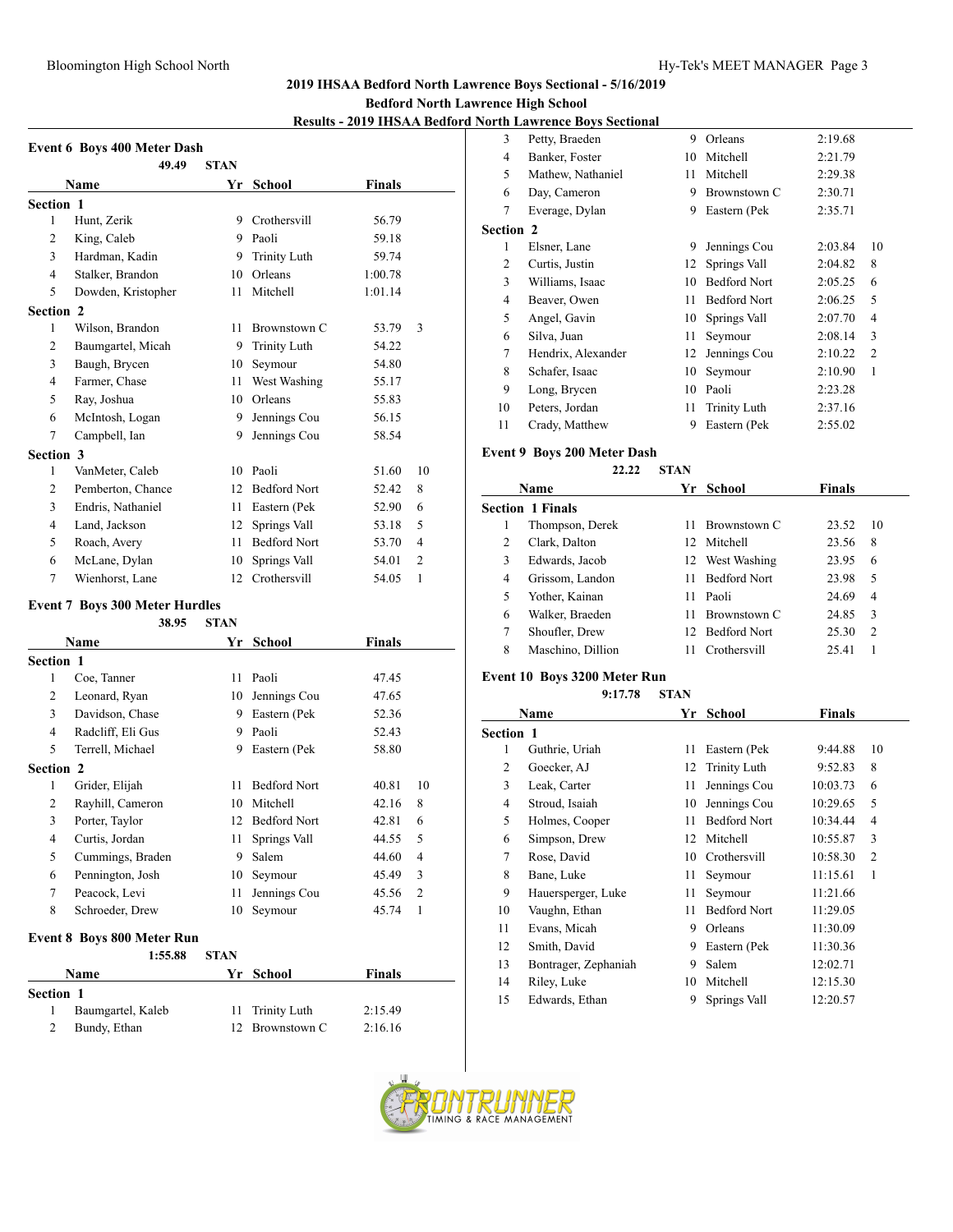#### **2019 IHSAA Bedford North Lawrence Boys Sectional - 5/16/2019**

#### **Bedford North Lawrence High School**

# **Results - 2019 IHSAA Bedford North Lawrence Boys Sectional**

| Event 11 Boys 4x400 Meter Relay |                                        |             |                          |                         |             |  |
|---------------------------------|----------------------------------------|-------------|--------------------------|-------------------------|-------------|--|
|                                 | 3:20.88                                | <b>STAN</b> |                          |                         |             |  |
|                                 | Team                                   |             | Relay                    | <b>Finals</b>           |             |  |
| <b>Section 1</b>                |                                        |             |                          |                         |             |  |
| 1                               | <b>Brownstown Central</b>              |             | A                        | 3:45.72                 | 3           |  |
|                                 | 1) Wilson, Brandon 11                  |             | 2) Bundy, Ethan 12       |                         |             |  |
|                                 | 3) Walker, Braeden 11                  |             | 4) Thompson, Derek 11    |                         |             |  |
| <b>Section 2</b>                |                                        |             |                          |                         |             |  |
| 1                               | <b>Bedford Nort</b>                    |             | А                        | 3:35.83                 | 10          |  |
|                                 | 1) Roach, Austin 11                    |             | 2) Grider, Elijah 11     |                         |             |  |
|                                 | 3) Deckard, Jamey 12                   |             |                          | 4) Pemberton, Chance 12 |             |  |
| 2                               | Mitchell                               |             | А                        | 3:36.55                 | 8           |  |
|                                 | 1) Lindsey, Garrett 11                 |             | 2) Reynolds, Nate 10     |                         |             |  |
|                                 | 3) Rayhill, Cameron 10                 |             | 4) Clark, Dalton 12      |                         |             |  |
| 3                               | Eastern (Pekin)                        |             | А                        | 3:37.40                 | 6           |  |
|                                 | 1) Jeter, Tevin 12                     |             | 2) Coats, Matthew 12     |                         |             |  |
|                                 | 3) Jones, Caleb 9                      |             | 4) Endris, Nathaniel 11  |                         |             |  |
| 4                               | Springs Valley                         |             | A                        | 3:37.47                 | 5           |  |
|                                 | 1) McLane, Dylan 10                    |             | 2) Angel, Gavin 10       |                         |             |  |
|                                 | 3) Mahan, Christian 12                 |             | 4) Land, Jackson 12      |                         |             |  |
| 5                               | Jennings County                        |             | A                        | 3:43.40                 | 4           |  |
|                                 | 1) Corya, Jared 11                     |             | 2) Hendrix, Alexander 12 |                         |             |  |
|                                 | 3) Gasper, Jason 11                    |             | 4) Elsner, Lane 9        |                         |             |  |
| 6                               | Seymour                                |             | А                        | 3:47.40                 | 2           |  |
|                                 | 1) Abner, Eli 10                       |             | 2) Bailiff, Cayton 11    |                         |             |  |
|                                 | 3) Schafer, Isaac 10                   |             | 4) Baugh, Brycen 10      |                         |             |  |
| 7                               | Paoli                                  |             | А                        | 3:50.23                 | 1           |  |
|                                 | 1) VanMeter, Caleb 10                  |             | 2) Roach, Hunter 11      |                         |             |  |
|                                 | 3) Bobbitt, Hobie 11                   |             | 4) Bosley, Brett 10      |                         |             |  |
| 8                               | Trinity Lutheran                       |             | A                        | 3:53.39                 |             |  |
|                                 | 1) Baumgartel, Kaleb 11                |             | 2) Baumgartel, Micah 9   |                         |             |  |
|                                 | 3) Hardman, Kadin 9                    |             | 4) Goecker, AJ 12        |                         |             |  |
|                                 |                                        |             |                          |                         |             |  |
|                                 | Event 12 Boys High Jump<br>$6 - 04.00$ | <b>STAN</b> |                          |                         |             |  |
|                                 |                                        |             |                          |                         |             |  |
|                                 | Name                                   | Yr          | School                   | <b>Finals</b>           |             |  |
| Flight 1                        |                                        |             |                          |                         |             |  |
| 1                               | Hawkins, Lane                          | 12          | <b>Bedford Nort</b>      | $6 - 05.00$             | <b>STAN</b> |  |
| $\overline{2}$                  | Bosley, Brett                          |             | 10 Paoli                 | 6-01.00                 | 8           |  |
| 3                               | Porter, Taylor                         |             | 12 Bedford Nort          | 6-01.00                 | 6           |  |
| 4                               | Sanford, Harrison                      | 11          | West Washing             | $6 - 00.00$             | 5           |  |
| 5                               | Ezzell, Carter                         | 10          | Salem                    | $6 - 00.00$             | 4           |  |
| 6                               | Thompson, Derek                        | 11          | Brownstown C             | $5 - 10.00$             | 2.5         |  |
| 6                               | Caudill, Charlie                       | 11          | Seymour                  | $5 - 10.00$             | 2.5         |  |
| 8                               | Curtis, Jordan                         | 11          | Springs Vall             | $5 - 10.00$             | 1           |  |
| 9                               | Corya, Jared                           | 11          | Jennings Cou             | 5-10.00                 |             |  |

10 Rayhill, Cameron 10 Mitchell 5-08.00 10 Goecker, AJ 12 Trinity Luth 5-08.00 12 McLane, Dylan 10 Springs Vall 5-08.00 13 McCoskey, Reese 10 Salem 5-08.00 --- VanMeter, Caleb 10 Paoli NH

| $\overline{a}$ | <u> NOFUL LAWFENCE BOYS SECUONAL</u><br>Deravil, Darryl | 11          | Seymour             | NH            |    |
|----------------|---------------------------------------------------------|-------------|---------------------|---------------|----|
|                |                                                         |             |                     |               |    |
|                | <b>Event 13 Boys Pole Vault</b><br>14-06.00             | <b>STAN</b> |                     |               |    |
|                | Name                                                    | Yr          | School              | <b>Finals</b> |    |
| Flight 1       |                                                         |             |                     |               |    |
| 1              | Bollinger, Caleb                                        |             | 12 Brownstown C     | 13-00.00      | 10 |
| 2              | Marek, Jakub                                            | 11          | Seymour             | 12-00.00      | 8  |
| 3              | Anderson, Alan                                          |             | 12 Bedford Nort     | 12-00.00      | 6  |
| 4              | Carney, Dylan                                           |             | 12 Jennings Cou     | 11-00.00      | 5  |
| 5              | Streight, Nathan                                        | 10          | Jennings Cou        | 10-06.00      | 4  |
| 6              | Drummond, Chandler                                      | 10          | Seymour             | 10-06.00      | 3  |
| 7              | Bryant, Brandon                                         | 12          | Eastern (Pek        | 10-00.00      | 2  |
| 8              | Scherschel, Wyatt                                       | 11          | <b>Bedford Nort</b> | 9-00.00       | 1  |
|                |                                                         |             |                     |               |    |
|                | <b>Event 14 Boys Long Jump</b>                          |             |                     |               |    |
|                | 22-04.75                                                | <b>STAN</b> |                     |               |    |
|                | Name                                                    | Yr          | <b>School</b>       | <b>Finals</b> |    |
| Flight 1       |                                                         |             |                     |               |    |
| 1              | Bosley, Brett                                           |             | 10 Paoli            | 21-10.50      | 10 |
| 2              | Jeter, Tevin                                            |             | 12 Eastern (Pek     | 20-06.75      | 8  |
| 3              | Shoufler, Drew                                          |             | 12 Bedford Nort     | 20-04.00      | 6  |
| 4              | Pantiere, Lajah                                         | 10          | Springs Vall        | 19-07.25      | 5  |
| 5              | Ray, Joshua                                             |             | 10 Orleans          | 19-03.00      | 4  |
| 6              | Mahuron, Grant                                          | 9           | Salem               | 19-00.00      | 3  |
| 7              | Pennington, Josh                                        | 10          | Seymour             | 17-08.00      |    |
| 8              | Barradas, Jonny                                         | 12          | Seymour             | 17-04.00      |    |
| 9              | Hawkins, Lane                                           |             | 12 Bedford Nort     | 17-00.00      |    |
| 10             | Hendrix, Alexander                                      | 12          | Jennings Cou        | 16-08.50      |    |
| ---            | Bobbitt, Hobie                                          | 11          | Paoli               | <b>FOUL</b>   |    |
| Flight 2       |                                                         |             |                     |               |    |
| 1              | Bowsman, Holden                                         |             | 10 West Washing     | 18-07.75      | 2  |
| 2              | Barnes, Bryce                                           | 9           | Jennings Cou        | 18-06.75      | 1  |
| 3              | Lawrence, Tyrese                                        | 9           | Springs Vall        | 17-08.00      |    |
| 4              | Ezzell, Carter                                          | 10          | Salem               | 17-02.50      |    |
| 5              | Castro, Ricky                                           | 12          | <b>Trinity Luth</b> | 17-02.00      |    |
| 6              | Lee, Trevin                                             | 10          | <b>Mitchell</b>     | 15-08.75      |    |
|                |                                                         |             |                     |               |    |
|                | <b>Event 15 Boys Discus Throw</b><br>158-01             | <b>STAN</b> |                     |               |    |
|                | Name                                                    | Yr          | School              | Finals        |    |
|                |                                                         |             |                     |               |    |
| Flight 1<br>1  | Conley, Shane                                           |             | 12 Mitchell         | 109-09.00     |    |
| 2              | Guthrie, Eli                                            | 9           | Eastern (Pek        | 108-09.00     |    |
| 3              | Bennett, Jalen                                          | 10          | Salem               | 104-08.00     |    |
| 4              | Ortman, John                                            | 10          | Seymour             | 104-05.00     |    |
| 5              | Guthrie, Mason                                          | 9           | West Washing        | 102-02.00     |    |
|                |                                                         | 11          | Springs Vall        |               |    |
| 6              | Smith, Avery                                            | 12          |                     | 100-09.00     |    |
| 7              | England, Nolan                                          |             | Mitchell<br>Paoli   | 91-07.00      |    |
| 8              | Curts, Logan<br>Baker, Conner                           | 12<br>10    |                     | 79-03.00      |    |
|                |                                                         |             | Orleans             | 77-05.00      |    |
| 9<br>9         | Gibson, James                                           | 9           | Salem               | 77-05.00      |    |